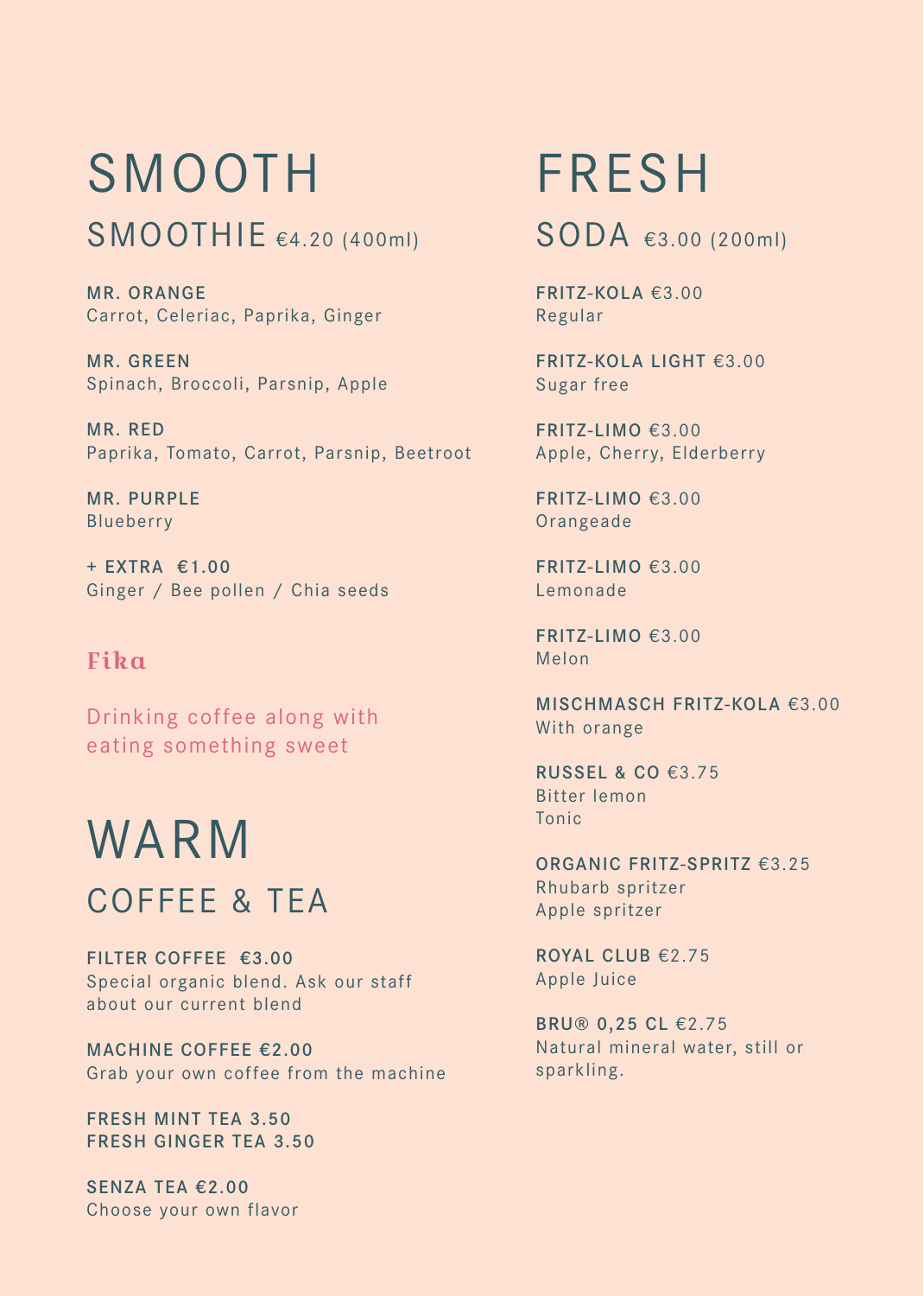### THE GREEN ELEPHANT UTEPILS

### BLONDE ELEPHANT €4.25

Blond Elephant is a Belgian Blonde with light malty aromas, a fruity touch and a soft sweet bitter aftertaste

### DOUBLE GREEN €4.75

Dubbel Green has a thick, lightly browned head. The sweet and malty aromas full of caramel and toast come immediately to the surface. In the taste a fine fruitiness that sweetness rounds off

#### THE TRIPLE  $€5.00$

This golden Tripel is carbonated and has a coarse, collapsing head. In the taste this beer is fruity with hints of malt and yeast come surface

#### DESPERADOS €4.75

<u> Alexandria (m. 1888)</u>

Is a beer with added tequila aroma with an alcohol content of 5.9% Vol. The aroma gives the beer a sweet taste, unlike an ordinary lager

#### BEER BUCKET €18.50

5 beers we choose for you

### DARE TO DRINK DIFFERENT BEER

Discover the world of speciality beers. There are so many different canned beers that change all the time. Take a look in the fridge

0 - 4,3 ‰ €4,50 >  $4,3\%$  €5,75

## UTEPILS BEERS ON TAP

GULPENER UR-PILSNER €3.25

DELICIOUS GULPENER CHANGING BEER ON TAP 3.95

### BEERS FROM THE **BOTTLE**

#### GULPENER UR-HOP €4.25

100% organic, unfiltered India Pale Lager. Dry-hopped while brewing

#### GULPENER UR-WEIZEN €4.50

100% organic wheat beer. Fresh and fruity with subtle bitterness

#### GULPENER SPICY ROGER €5.50

Collaboration brew with spirit. Tingling hoppy beer with a hint of spicy red pepper

#### GULPENER NEUBORG €5.50

Collaboration brew with spirit. Tingling hoppy beer with a hint of spicy red pepper

### ZWARTE RUITER ORIGINAL 0.3% 4.50

The 0.3% Original is one with taste! This slightly malty and refreshing Zwarte Ruiter comes straight from the oldest brewing family in the Netherlands

### ZWARTE RUITER WEIZEN 0.3% 4.50

This 0.3% Weizen is one with taste! Fruity and refreshing with a round, soft aftertaste. Straight from the oldest brewing family in the Netherlands

### Utepils

To sit outside enjoying a beer on a sunny day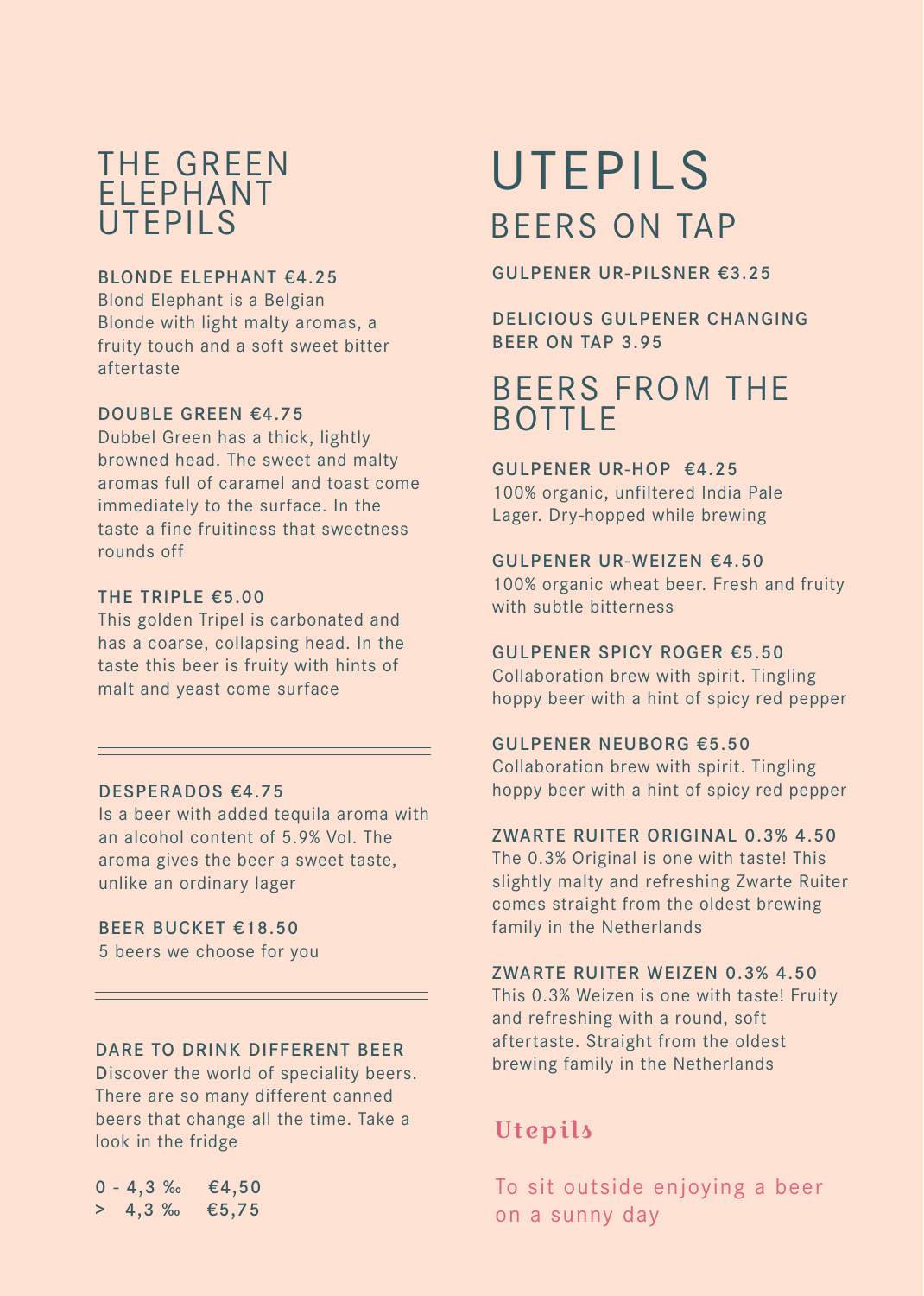### SOMETHING GOOD TO START WITH

#### BREAKFAST BUFFET €9.95

Enjoy an extensive set of fresh fruit and vegetable juices, fruit, breakfast cereals including overnight oats, freshly baked bread, and vegetarian and vegan fillings, spreads, and toppings

Or take a late breakfast a' la carte from 12:00pm €12.50

## FOOD

### BREAD WITH SPREADS €6.50

Sourdough bread with various spreads

VEGGIES €6.50 Various raw vegetables with hummus

FRIES €4.00 Sweet potato fries

DUTCH CROQUETTE €6.50 Who wouldn't want to try the most popular typical dutch croquette with sourdough bread. It's a must try!

### PIZZA €12.50

DAY DISH € 12,50 A delicious home cooked meal

SOUP OF THE DAY  $\epsilon$  6.50 Made daily from fresh ingredients, with freshly baked sourdough croutons

## SNACK BOARDS

#### FAR FAR EAST SNACK BOARD €7,95 p.p.

Curry pastry crowns, dumpling cauliflower, dumpling tomato, chili, springrolls

#### DUTCHY SNACK BOARD €6,95 p.p.

Nuts, vegetable chips, sundried tomatoes, silver onions, pickle, olives, grilled paprika, veggies

#### VEGAN BALLS SNACK BOARD €9,95 p.p.

Vega chicken nuggets, beet balls, pumpkin balls, spinach balls, mushroom balls

### SNACCIDENT

BEET IT €8.00 Beet balls with mustard and mayonaise to finish it off

#### MUSHROOMS ALL OVER €7.50

Mushroom balls with amazing truffle mayonnaise

FALAFEL €7.50 Falafel balls with tzatziki sauce

### BREAD WITH SPREADS €6.50

Sourdough bread with various spreads

VEGGIES €6.50 Various raw vegetables with hummus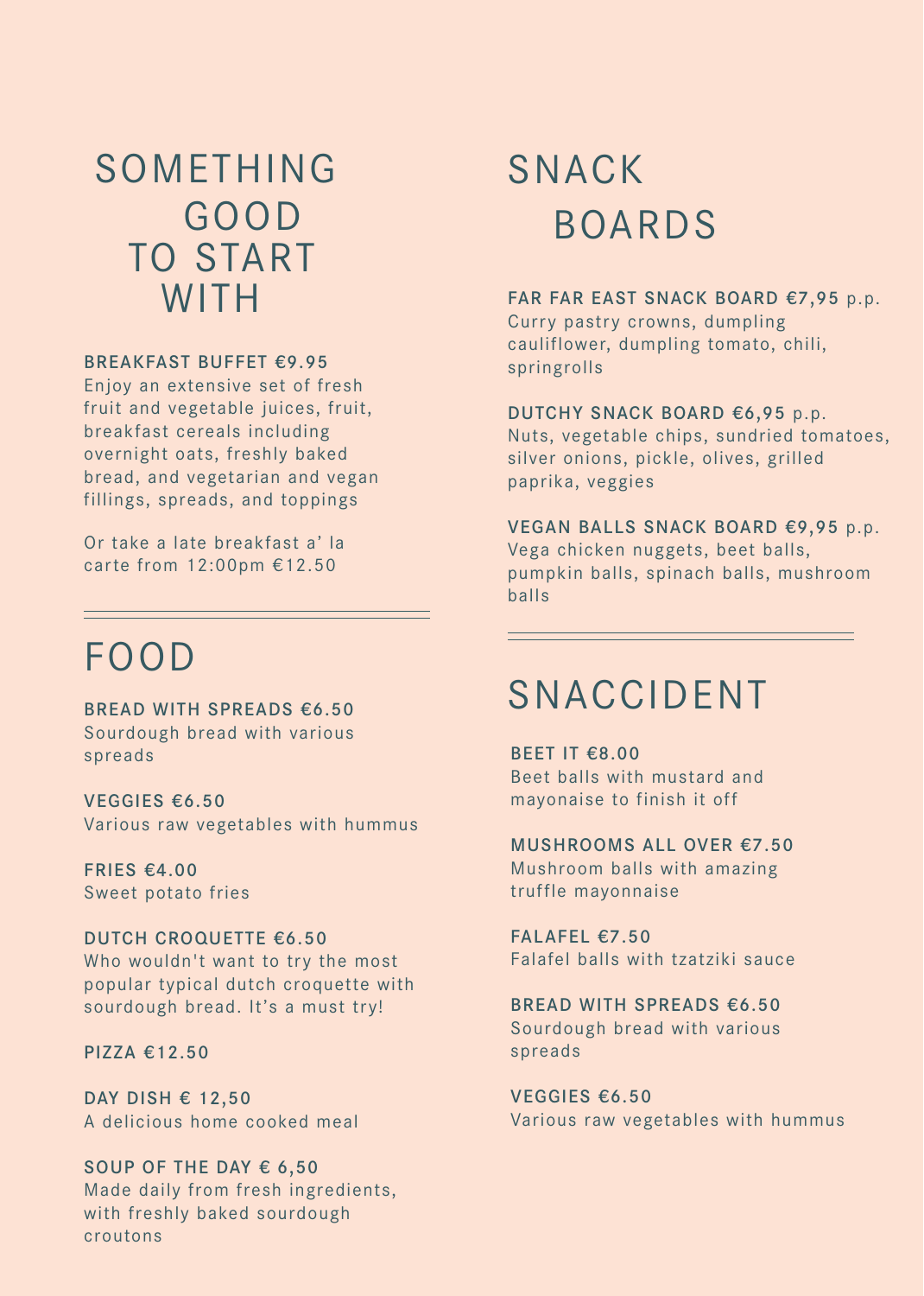### SHAKEN **COCKTAIL**

GIN-TONIC €8.00 Loopuyt Gin, Russel & Co tonic

PINK CINNAMON FIZZ €9.50 Loopuyt Gin, Cinnamon syrup, Fritz-spritz rhubarb

DUTCHY IN THE TROPICS €9.50 Loopuyt Gin, Pineapple liqueur, Fritz-limo orangeade

SKINNY BITCH €7.00 Vodka, sparkling water and a slice of citron

### MOCKTAIL

SEEDLIP SPICE 94 - FRITZ-MATE €7.00 Spicy with smoky rosemary

SEEDLIP GARDEN 108 - FRITZ-LIMO LEMONADE €7.50 With fresh green herbs

SEEDLIP GROVE 42 - BRU SPARKLING €7.00 Citrus-blend of three types of orange

### SPARKLING

### PIZZOLATO STEFANY PROSECCO

BOTTLE €19.50 DOCG Valdobiadene, Italy. Fresh and fruity with a delicate bubble

## FINE

### WHITE WINE

### HOUSE WINE - CONDE PINEL VIURA / VERDEJO BLANCO

GLASS €4.00 - BOTTLE €17.50 Clear, pale lemongrass colour. Medium intense aromas reminiscent of citrus, lime, peach and sweet pineapple

### L'AURATEA CATARATTO PINOT GRIGIO

GLASS  $64.25 - BOTTI F 619.50$ I.G.T. Terra Siciliana, Italy. Crispy dry and fresh with hints of citrus.(organic)

### YCARO CHARDONNAY

GLASS €4.50 - BOTTLE €20.50 Casablanca Valley, Chili. Tropical fruit with a fresh touch. (organic)

### ROSÉ WINE

HOUSEWINE - CONDE PINEL ROSADO VDT GLASS €4.00 - BOTTLE €17.50 Red berries, combined with a taste of summery strawberries and ripe cherries

### DOMAINE BASSAC PINK CHOT

GLASS €4.50 - BOTTLE €21.50 Vin de Pays d'Oc, France. Raspberry and strawberry with hints of herbs

### RED WINE

### HOUSE WINE - CONDE PINEL TEMPRANILLO TINTO

GLASS  $€4.00 -$  BOTTLE  $€17.50$ Black cherries, ripe strawberries with hints of exotic spices and eucalyptus

### L'AURATEA NERO D'AVOLA

GLASS €4.25 - BOTTLE €19.50 I.G.T. Terra Siciliana, Italy. Full of red fruit, redcurrants and hints of spices

### YCARO CARMENERE

GLASS €4.50 - BOTTLE €20.50 Central Valley, Chili. Aromas of berries, vanilla and roasted nuts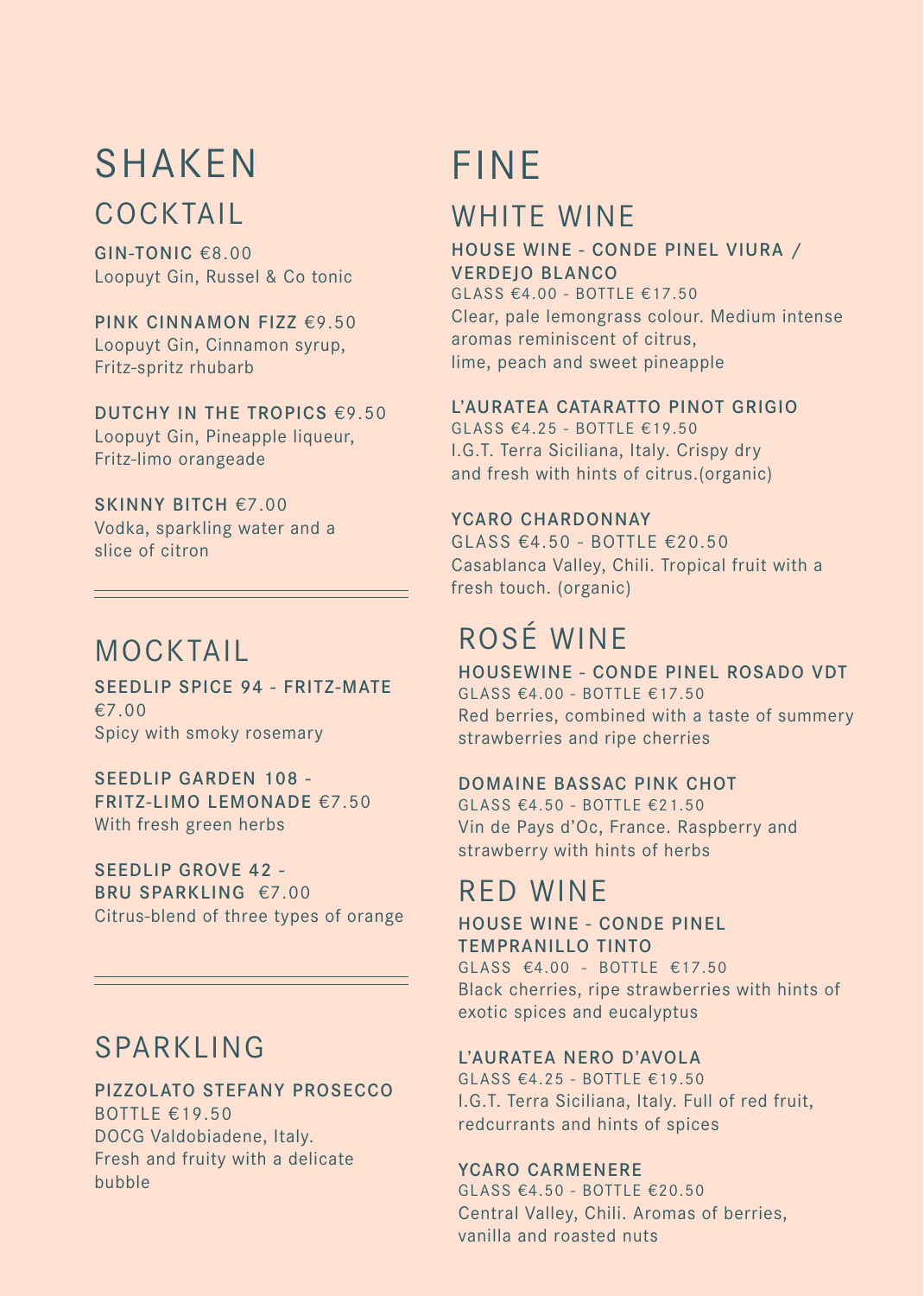## LET'S GO NUTS TONIGHT SWEETS

#### ALMONDS 2.95

The almond is the edible kernel of the fruit of the sweet almond tree. It is a bright white fruit and wrapped in a reddish brown cover

### CASHEW 2.95

Cashews have a mild flavor and creamy, rich texture. Despite their richness, cashews are slightly lower in fat than most other nuts

#### PISTACHIO 2.95

The pistachio nut is a dry fruit of small size, lengthy with a hard, thin and clear brown shell. The edible part is green-yellowish and tender

### PECAN 2.95

Pecans have a distinctly sweet and buttery flavor, and a mildly floral, foresty aroma

MIX OF NUTS 5.95

### Gigil

The overwhelming feeling that comes over us when we see something cute

# FOR MY SWEETS

### COURGETTE BROWNIES €3.75

Super duper yummy courgette brownies prepared in our own kitchen

### GINGERBREAD €2.95

Delicious with coffee, tea or just for a snack

#### ICE CREAM FROM MONTEGOMERY PINT €7.95/ CUP €3.75

Various flavours can be picked up at the reception desk or if you are too lazy we will bring it to you

### PANCACKES €5.50

Fresh fruit, quark and pancackes

## KIDS

FRIES WITH NUGGETS €6.95 Served with applesauce and mayo

FRIES WITH CROQUETTE €6.95 Served with applesauce and mayo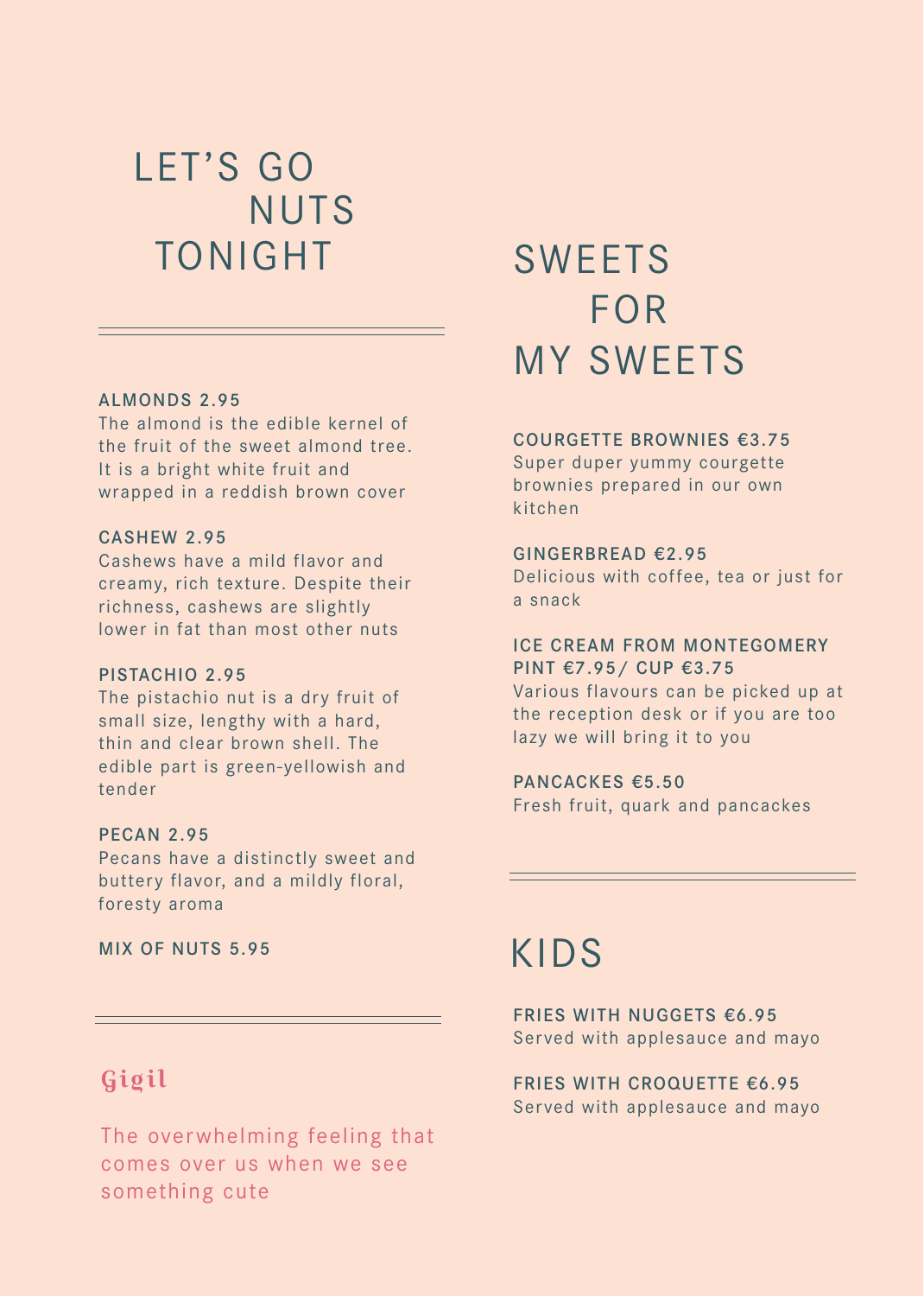RESTAURANT MENU

### Serendipity

Finding something beautiful without looking for it

BAR MENU

## Coddiwomple

To travel purposefully towards a vague destination

THE GREEN ELEPHANT hostels

CONSUMPTION REQUIRED NO OWN FOOD & DRINKS

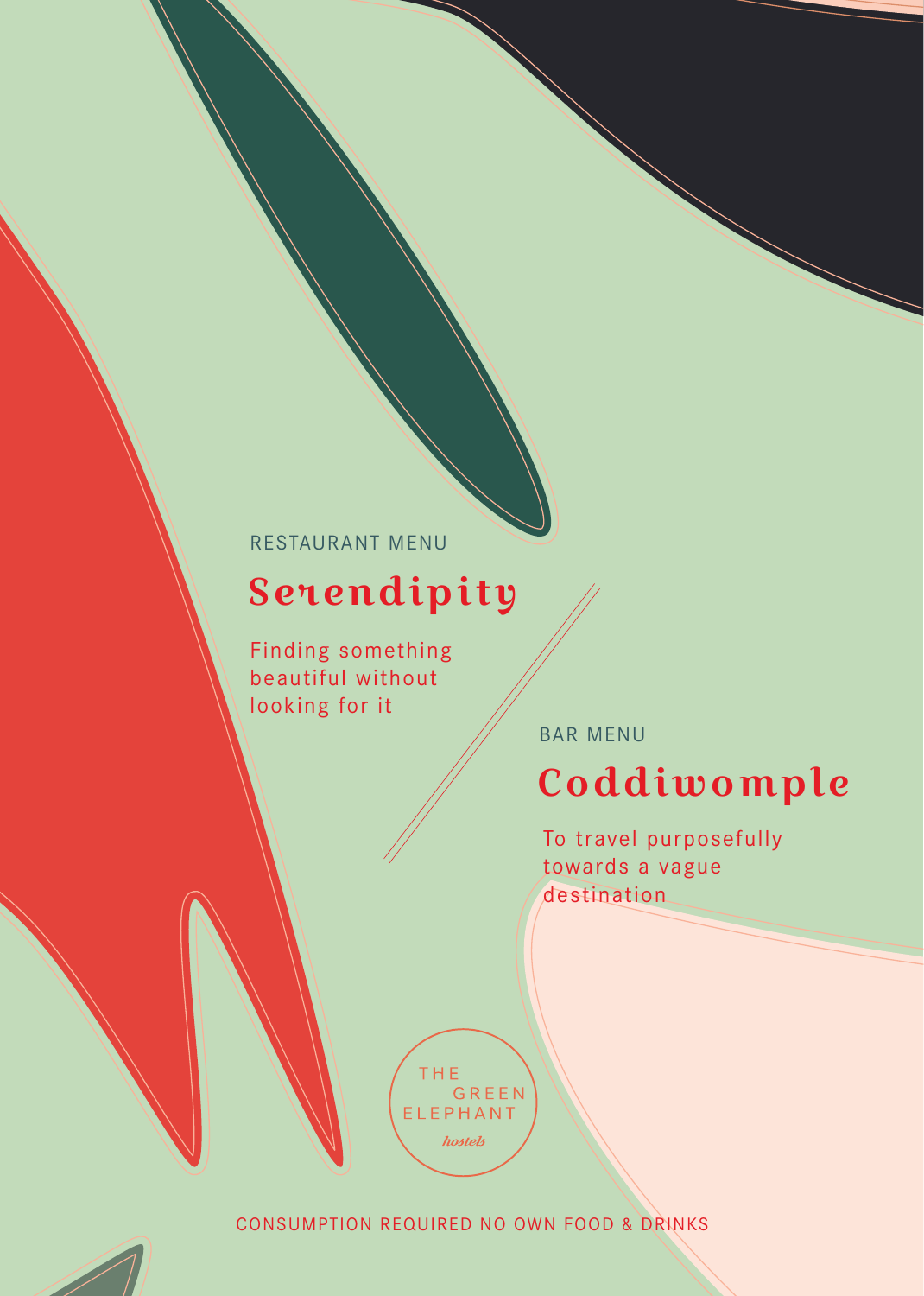